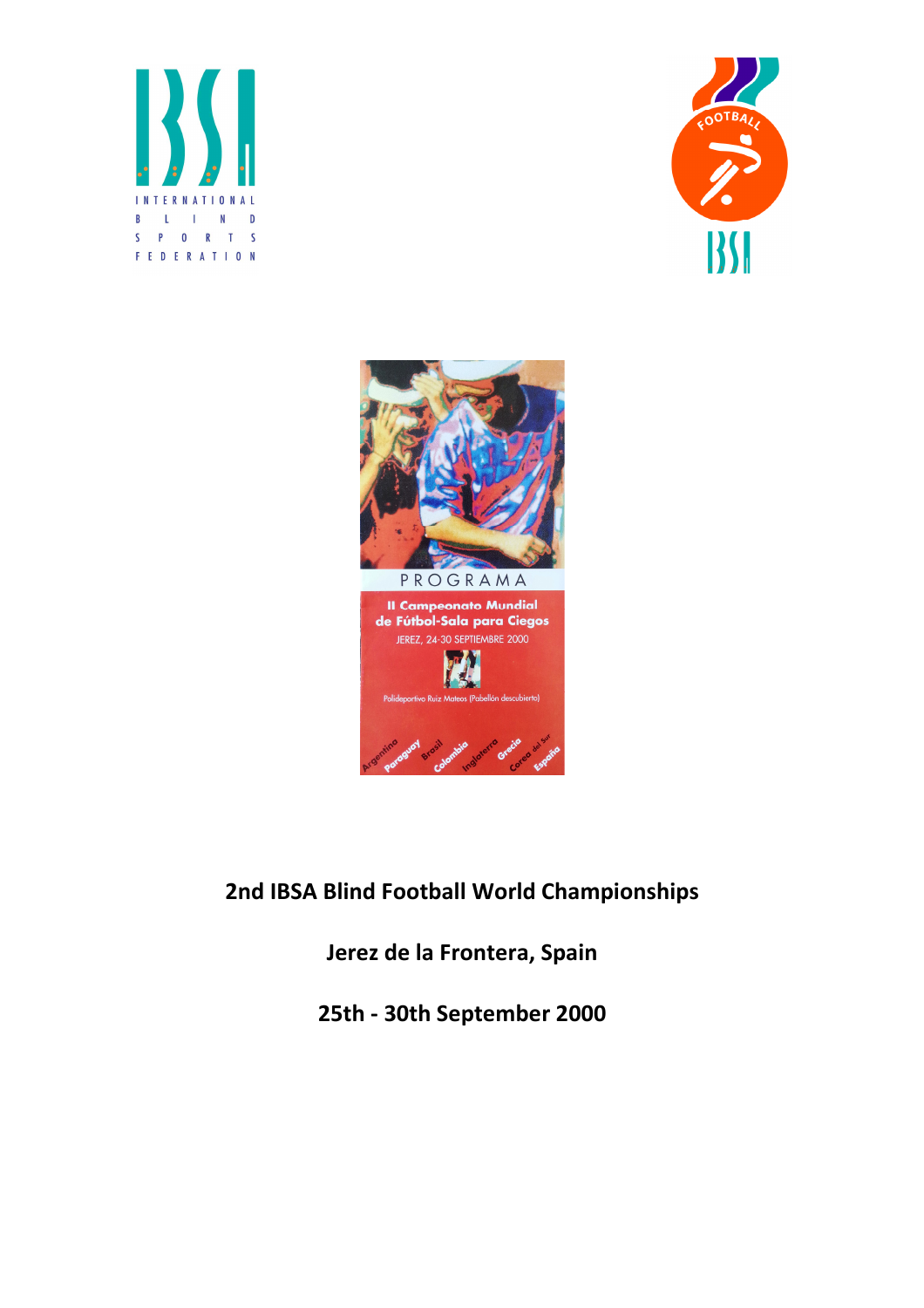



## Group stage - group A

Monday 25th September

11:30 Paraguay 1 South Korea 1 19:30 Spain 1 Argentina 2

Tuesday 26th September

11:30 Spain 2 Paraguay 1 19:30 Argentina 3 South Korea 0

Wednesday 27th September

10:00 Paraguay 0 Argentina 0 19:30 Spain 3 South Korea 0

| Country   | Played | Won | <b>Drawn</b> | Lost | <b>Goals</b><br>for | Goals<br>against | Goal<br>difference | <b>Points</b> |
|-----------|--------|-----|--------------|------|---------------------|------------------|--------------------|---------------|
| Argentina |        |     |              |      |                     |                  | +4                 |               |
| Spain     |        |     |              |      | O                   |                  | $+3$               |               |
| Paraguay  |        |     |              |      |                     |                  |                    |               |
| S. Korea  |        |     |              |      |                     |                  | -6                 |               |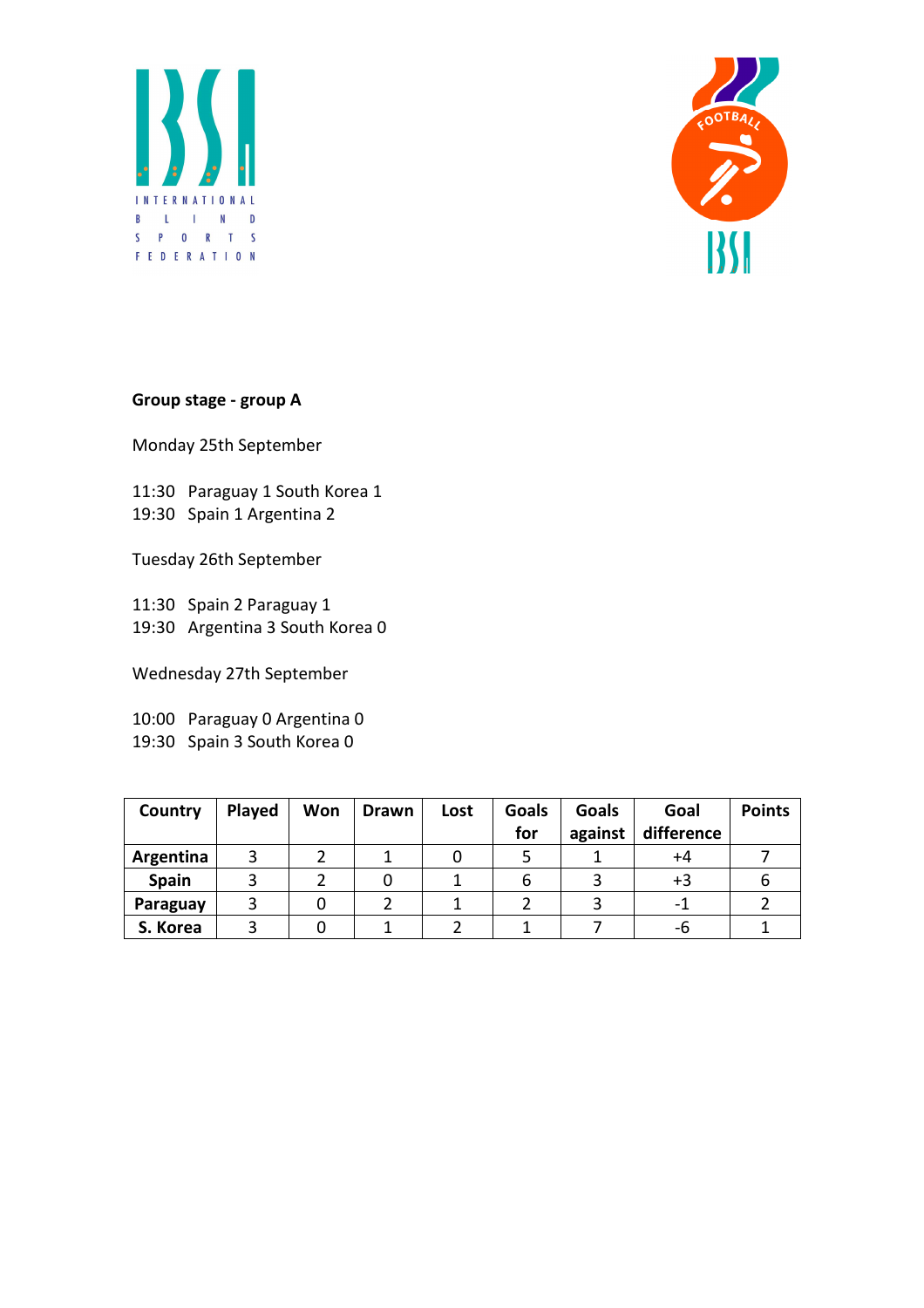



## Group stage - group B

Monday 25th September

10:00 Brazil 2 England 0 18:00 Colombia 0 Greece 2

Tuesday 26th September

10:00 Brazil 1 Colombia 0 18:00 England 1 Greece 1

Wednesday 27th September

11:30 Colombia 2 England 1 18:00 Brazil 1 Greece 0

| Country        | Played | Won | <b>Drawn</b> | Lost | <b>Goals</b><br>for | Goals<br>against | Goal<br>difference | <b>Points</b> |
|----------------|--------|-----|--------------|------|---------------------|------------------|--------------------|---------------|
| <b>Brazil</b>  |        | 3   |              |      |                     |                  | +4                 |               |
| Greece         |        |     |              |      |                     |                  | $+1$               |               |
| Colombia       |        |     |              |      |                     |                  | -2                 |               |
| <b>England</b> |        |     |              |      |                     |                  | -3                 |               |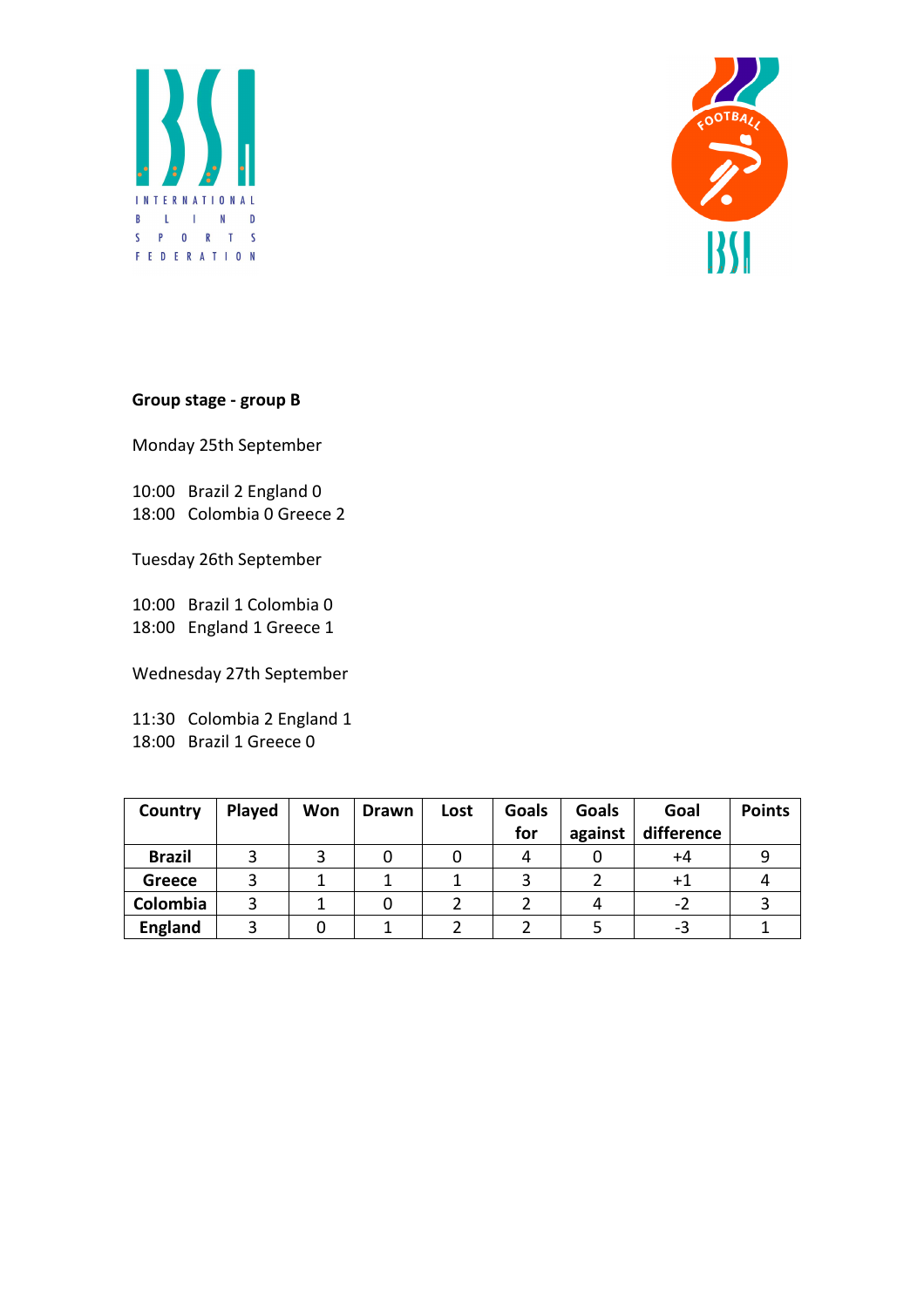



#### Final stage

Friday 29th September

5th-8th place play-offs

10:00 Paraguay 0 England 2 11:30 Colombia 2 South Korea 0

Semi-finals

18:00 Brazil 2 Spain 2 (Brazil wins 1-0 on penalties) 19:30 Argentina 2 Greece 0

Saturday 30th September

7th-8th place play-off

10:00 Paraguay 3 South Korea 3 (Paraguay wins on penalties)

5th-6th place play-off

11:30 England 3 Colombia 2

3rd-4th place play-off

17:00 Spain 3 Greece 0

Final

18:00 Brazil 4 Argentina 0